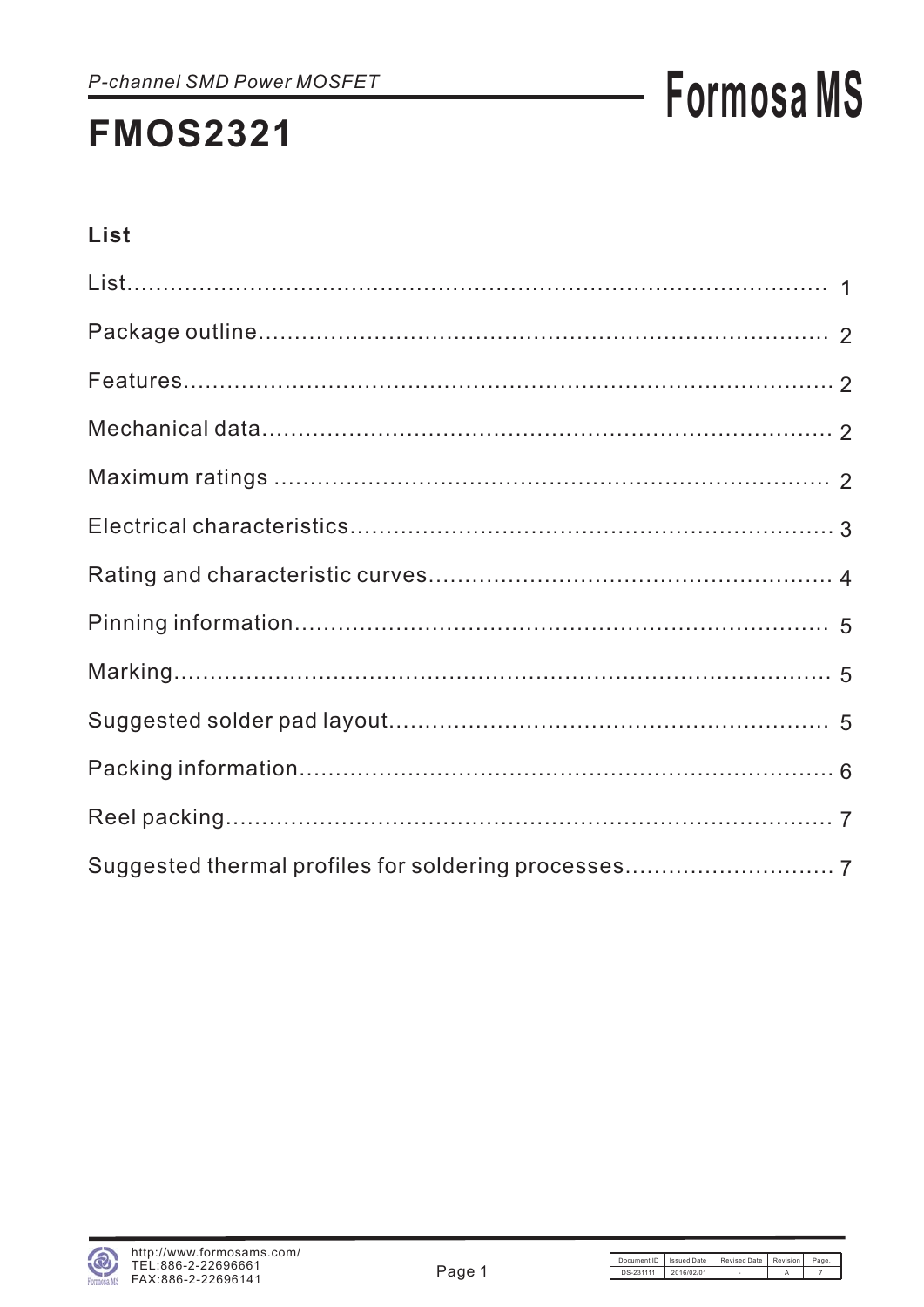# **Formosa MS**

#### **20V P-Channel Enhancement Mode Power MOSFET**

#### **Features**

- TrenchFET power MOSFET
- Lead-free parts meet RoHS requirments
- Suffix "-H" dinicates Halogen-free part, ex.FMOS2321-H. •

#### **Package outline**



### **Mechanical data**

**Application** • PA Switch • Load Switch

- Epoxy:UL94-V0 rated flame retardant •
- Case : Molded plastic, SOT-23
- Terminals : Solder plated, solderable per MIL-STD-750, Method 2026
- Mounting Position: Any
- Weight : Approximated 0.008 gram

#### Maximum ratings (AT T<sub>A</sub>=25°C unless otherwise noted)

| PARAMETER                              | Symbol                               | MIN.  | TYP. | <b>MAX</b> | <b>UNIT</b>   |
|----------------------------------------|--------------------------------------|-------|------|------------|---------------|
| Drain-source voltage                   | <b>V<sub>DS</sub></b>                |       |      | $-20$      |               |
| Continuous drain current               | ID                                   |       |      | $-2.9$     | A             |
| Pulsed drain current                   | <b>IDM</b>                           |       |      | $-12$      | A             |
| Continuous source-drain diode current  | Is                                   |       |      | $-0.59$    | A             |
| Gate-source voltage                    | <b>V<sub>GS</sub></b>                |       |      | ±12        |               |
| Maximum power dissipation              | P <sub>D</sub>                       |       |      | 350        | mW            |
| Thermal resistance junction to ambient | Reja                                 |       | 357  |            | $\degree$ C/W |
| Operation junction temperature range   | TJ                                   | $-55$ |      | $+150$     | °C            |
| Storage temperature range              | <b>T</b> <sub>S</sub> T <sub>G</sub> | $-55$ |      | $+150$     | $^{\circ}C$   |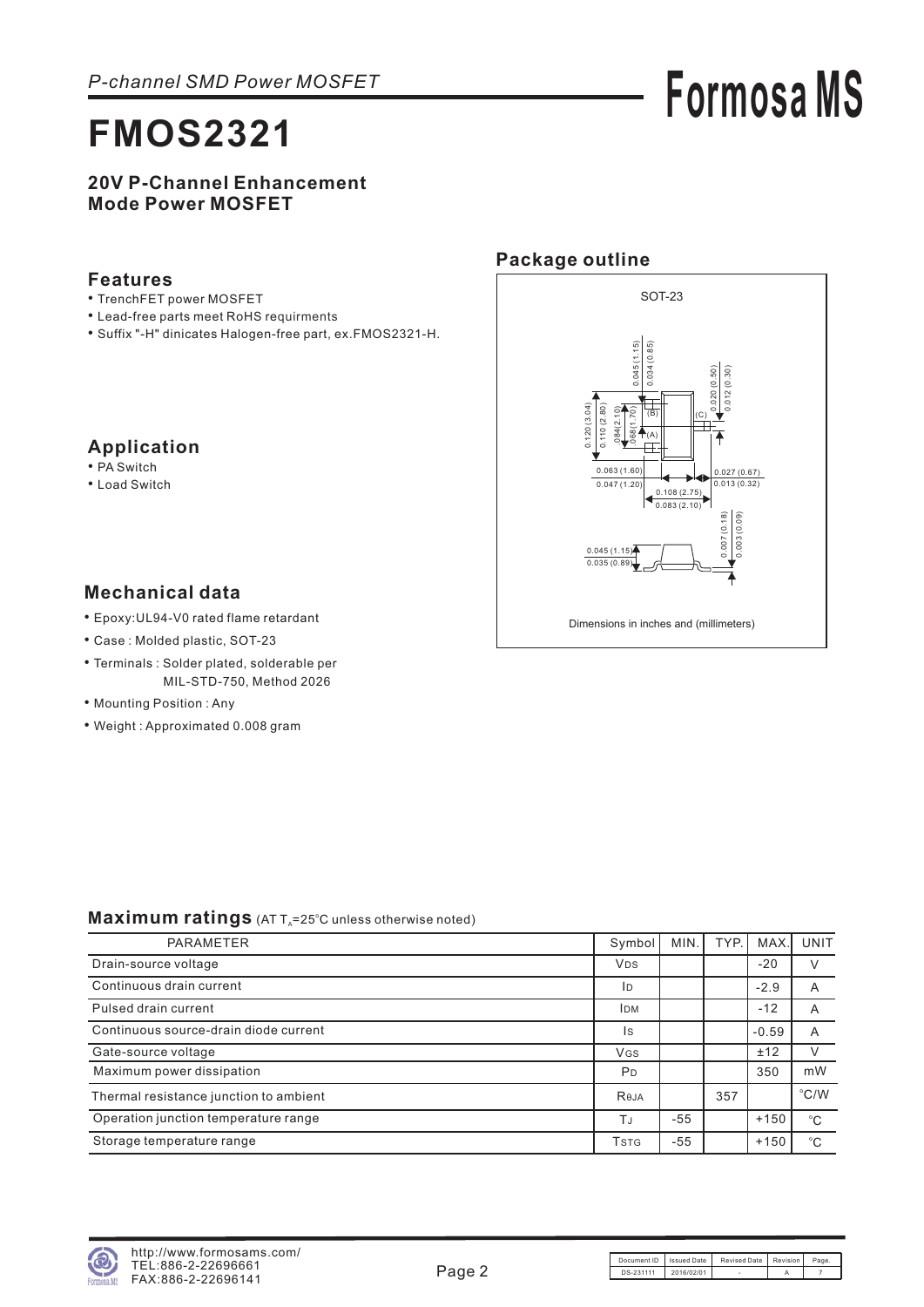## **Formosa MS**

### **FMOS2321**

#### Electrical characteristics (At T<sub>A</sub>=25°C unless otherwise noted)

| <b>PARAMETER</b>                | <b>CONDITIONS</b>                                                                    | Symbol      | MIN.   | TYP. | <b>MAX</b>              | UNIT   |
|---------------------------------|--------------------------------------------------------------------------------------|-------------|--------|------|-------------------------|--------|
| <b>Static</b>                   |                                                                                      |             |        |      |                         |        |
| Drain-source breakdown voltage  | $V$ GS = 0V, ID = -10µA                                                              | V(BR)DSS    | $-20$  |      |                         | ν      |
| Zero gate voltage drain current | $VDS = -16V$ . $VGS = 0V$                                                            | <b>IDSS</b> |        |      | $-1.0$                  | μA     |
| Gate-body leakage current       | $V$ GS = $±12V$ , $V$ DS = 0V                                                        | <b>IGSS</b> |        |      | ±100                    | nA     |
| Gate threshold voltage          | $VDS = VGS$ . ID $= -250uA$                                                          | VGS(th)     | $-0.4$ |      | $-0.9$                  | $\vee$ |
| Drain-source on-resistance      | $V$ GS =-4.5V, ID =-3.3A<br>$V$ GS = -2.5V, ID = -2.8A<br>$V$ Gs = -1.8V. ID = -2.3A | RDS(on)     |        |      | 0.057<br>0.076<br>0.110 | Ω      |
| Forward tranconductance         | $VDS = -5V$ . ID = $-3.3A$                                                           | <b>gFS</b>  | 3      |      |                         | S      |
| Diode forward voltage           | $Is = -1.6A$ . $V(s) = 0V$                                                           | <b>V</b> sp |        |      | $-1.2$                  |        |

#### **Dynamic (note 1)**

| Intput capacitance           |                                            | Ciss                        | 715 |    |     |
|------------------------------|--------------------------------------------|-----------------------------|-----|----|-----|
| Output capacitance           | $VDS = -6V$ , $VGS = 0V$ , $f = 1MHz$      | $\mathsf{C}$ <sub>oss</sub> | 170 |    | рF  |
| Reverse transfer capacitance |                                            | Crss                        | 120 |    |     |
| Total gate charge            |                                            | Q <sub>g</sub>              |     | 13 |     |
| Gate-source charge           | $VDS = -6V$ , $VGS = -4.5V$ , $ID = -3.3A$ | $Q$ gs                      | 1.2 |    | nC. |
| Gate-drain charge            |                                            | $Q$ gd                      | 2.2 |    |     |

#### **Switching characteristics (note 1)**

| Turn-on delay time  |                              | td(on)  |  | 25 |    |
|---------------------|------------------------------|---------|--|----|----|
| Rise time           | VGEN=-4.5V, VDD=-6V,         |         |  | 55 |    |
| Turn-off delay time | $I_D = -1.0A$ , Rg=6Ω, RL=6Ω | td(off) |  | 90 | ns |
| Fall time           |                              | tf      |  | 60 |    |

Note 1: Pulse test : pulse width  $\leq 300$ μs, duty cycle  $\leq 2\%$ .

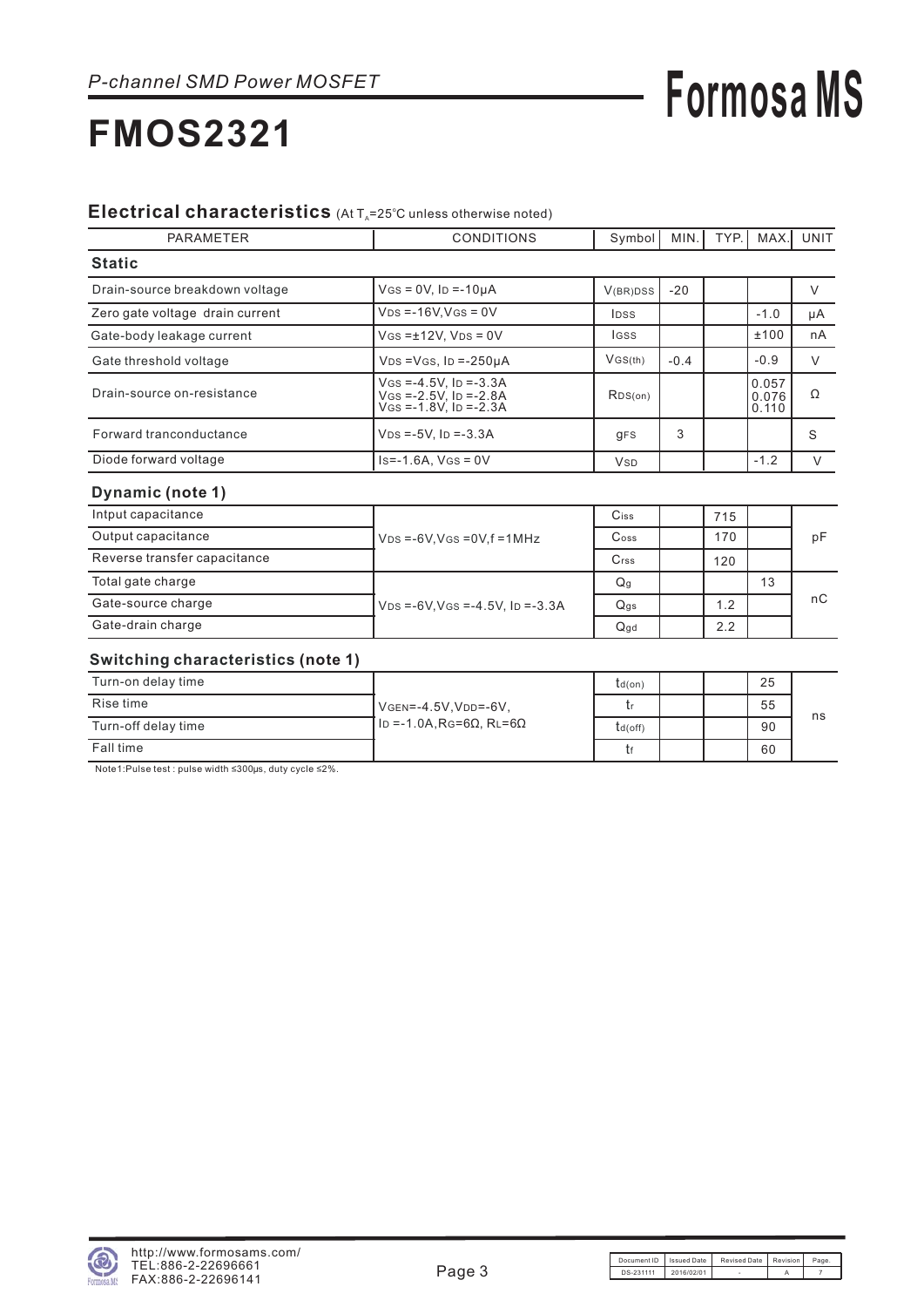

er MS

Document ID | Issued Date | Revised Date | Revision | Page DS-231111 2016/02/01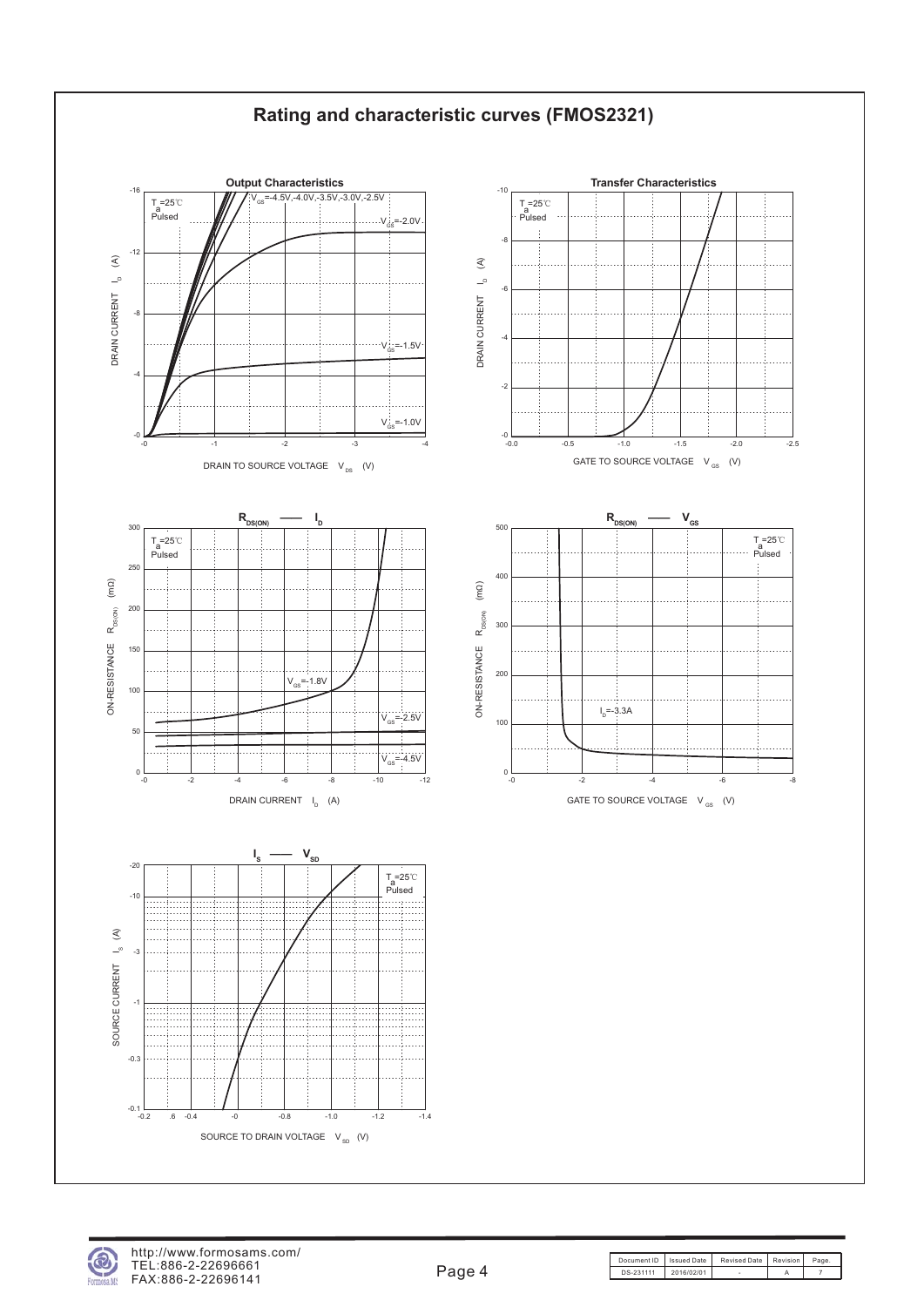## **Formosa MS**

#### **Pinning information**



#### **Marking**

| Type number     | Marking code |
|-----------------|--------------|
| <b>FMOS2321</b> | S21          |

### **Suggested solder pad layout SOT-23**





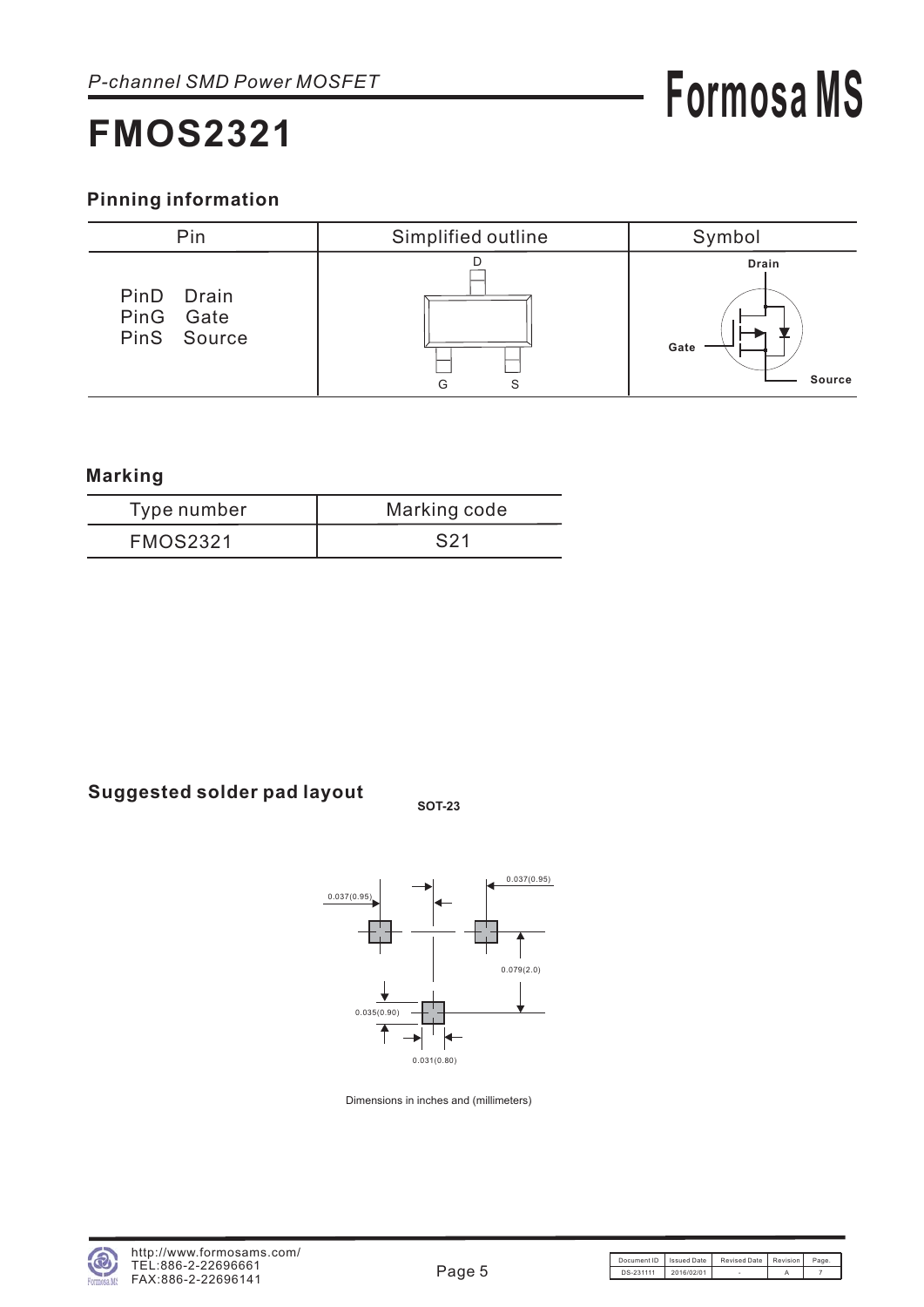## **Formosa MS**

### **FMOS2321**

#### **Packing information**





D

|                           |                |           | unit:mm       |
|---------------------------|----------------|-----------|---------------|
| Item                      | Symbol         | Tolerance | <b>SOT-23</b> |
| Carrier width             | A              | 0.1       | 3.15          |
| Carrier length            | B              | 0.1       | 2.77          |
| Carrier depth             | C              | 0.1       | 1.22          |
| Sprocket hole             | d              | 0.1       | 1.50          |
| 13" Reel outside diameter | D              | 2.0       |               |
| 13" Reel inner diameter   | D <sub>1</sub> | min       |               |
| 7" Reel outside diameter  | D              | 2.0       | 178.00        |
| 7" Reel inner diameter    | D <sub>1</sub> | min       | 54.40         |
| Feed hole diameter        | D <sub>2</sub> | 0.5       | 13.00         |
| Sprocket hole position    | E              | 0.1       | 1.75          |
| Punch hole position       | F              | 0.1       | 3.50          |
| Punch hole pitch          | P              | 0.1       | 4.00          |
| Sprocket hole pitch       | P <sub>0</sub> | 0.1       | 4.00          |
| Embossment center         | P <sub>1</sub> | 0.1       | 2.00          |
| Overall tape thickness    | T              | 0.1       | 0.23          |
| Tape width                | W              | 0.3       | 8.00          |
| Reel width                | W <sub>1</sub> | 1.0       | 9.50          |

Note:Devices are packed in accor dance with EIA standar RS-481-A and specifications listed above.